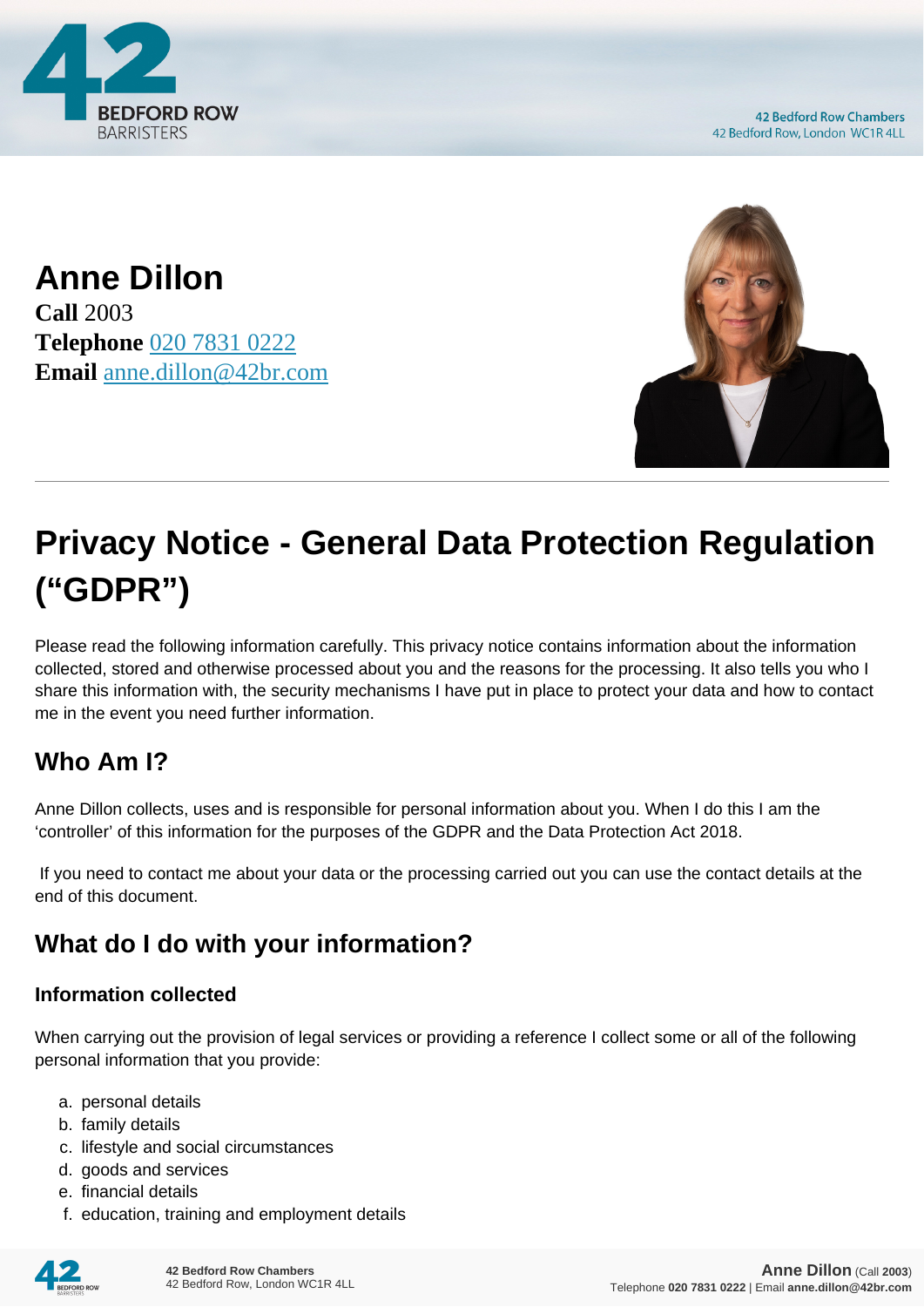

- g. physical or mental health details
- h. racial or ethnic origin
- i. political opinions
- j. religious, philosophical or other beliefs
- k. trade union membership
- l. sex life or sexual orientation
- m. genetic data
- n. biometric data for the purpose of uniquely identifying a natural person
- o. criminal proceedings, outcomes and sentences, and related security measures
- p. other personal data relevant to instructions to provide legal services, including data specific to the instructions in question.

#### **Information collected from other sources.**

The same categories of information may also be obtained from third parties, such as other legal professionals or experts, members of the public, your family and friends, witnesses, courts and other tribunals, investigators, government departments, regulators, public records and registers,

### **How I use your personal information: Purposes**

I may use your personal information for the following purposes:

- i. to provide legal services to my clients, including the provision of legal advice and representation in courts, tribunals, arbitrations, and mediations
- ii. to keep accounting records and carry out office administration
- iii. to take or defend legal or regulatory proceedings or to exercise a lien
- iv. to respond to potential complaints or make complaints
- v. to check for potential conflicts of interest in relation to future potential cases
- vi. to promote and market my services
- vii. to carry out anti-money laundering and terrorist financing checks
- viii. to train other barristers and when providing work-shadowing opportunities
- ix. to respond to requests for references
- x. when procuring goods and services
- xi. to publish legal judgments and decisions of courts and tribunals
- xii. as required or permitted by law.

### **Whether information has to be provided by you, and why**

If I have been instructed by you or on your behalf on a case or if you have asked for a reference, your personal information has to be provided, to enable me to provide you with advice or representation or the reference, and to enable me to comply with my professional obligations, and to keep accounting records.

### **The legal basis for processing your personal information**

I rely on the following as the lawful bases on which I collect and use your personal information:

• If you have consented to the processing of your personal information, then I may process your information

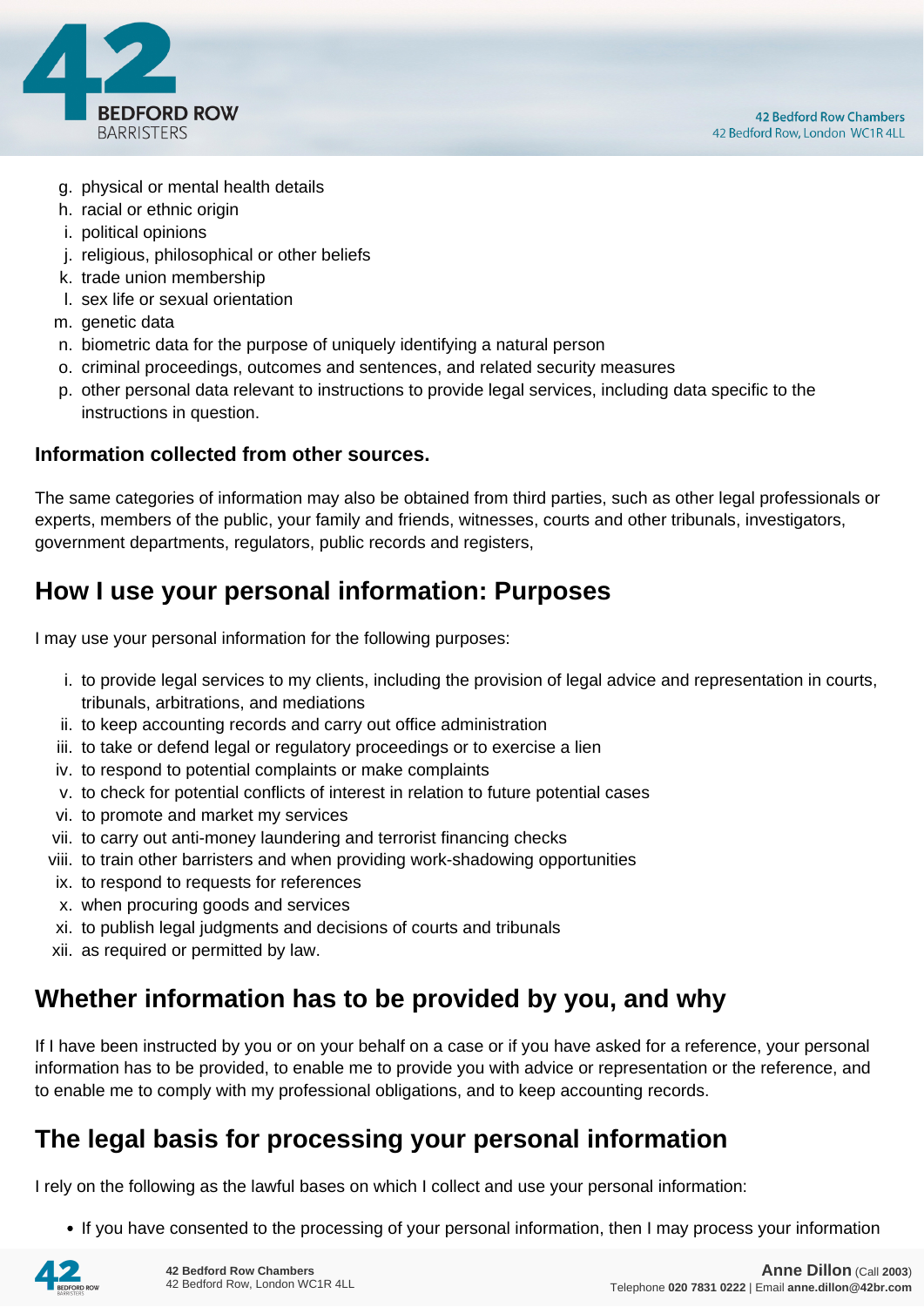

for the Purposes set out above to the extent to which you have consented to me doing so.

- If you are a client, processing is necessary for the performance of a contract for legal services or in order to take steps at your request prior to entering into a contract.
- In relation to information which is in categories (g) to (o) above (these being categories which are considered to include particularly sensitive information and which include information about criminal convictions or proceedings) I rely on your consent for any processing for the purposes set out in purposes (ii), (iv), (vi), (viii) and (ix) above. I need your consent to carry out processing of this data for these purposes. However, if you do not consent to processing for purposes (iv) and (ix) (responding to potential complaints and providing a reference) I will be unable to take your case or to provide a reference. This is because I need to be able to retain all the material about your case until there is no prospect of a complaint and to provide an informed and complete reference.
- In relation to information in categories (g) to (o) above (these being categories which are considered to be particularly sensitive information and include information about criminal convictions or proceedings), I am entitled by law to process the information where the processing is necessary for legal proceedings, legal advice, or otherwise for establishing, exercising or defending legal rights.
- In relation to information which is not in categories (g) to (o) above, I rely on my legitimate interest and/or the legitimate interests of a third party in carrying out the processing for the Purposes set out above.
- In certain circumstances processing may be necessary in order that I can comply with a legal obligation to which I am subject (including carrying out anti-money laundering or terrorist financing checks).
- The processing is necessary to publish judgments or other decisions of courts or tribunals.

# **Who will I share your personal information with?**

 If you are a client, some of the information you provide will be protected by legal professional privilege unless and until the information becomes public in the course of any proceedings or otherwise. As a barrister I have an obligation to keep your information confidential, except where it otherwise becomes public or is disclosed as part of the case or proceedings.

It may be necessary to share your information with the following:

- data processors, such as my Chambers staff, IT support staff, email providers, data storage providers
- other legal professionals
- experts and other witnesses
- prosecution authorities
- courts and tribunals
- the staff in my chambers
- trainee barristers
- lay clients
- family and associates of the person whose personal information I am processing
- in the event of complaints, the Head of Chambers, other members of Chambers who deal with complaints, the Bar Standards Board, and the Legal Ombudsman
- other regulatory authorities
- current, past or prospective employers
- education and examining bodies
- business associates, professional advisers and trade bodies, e.g. the Bar Council
- the intended recipient, where you have asked me to provide a reference.
- the general public in relation to the publication of legal judgments and decisions of courts and tribunals .

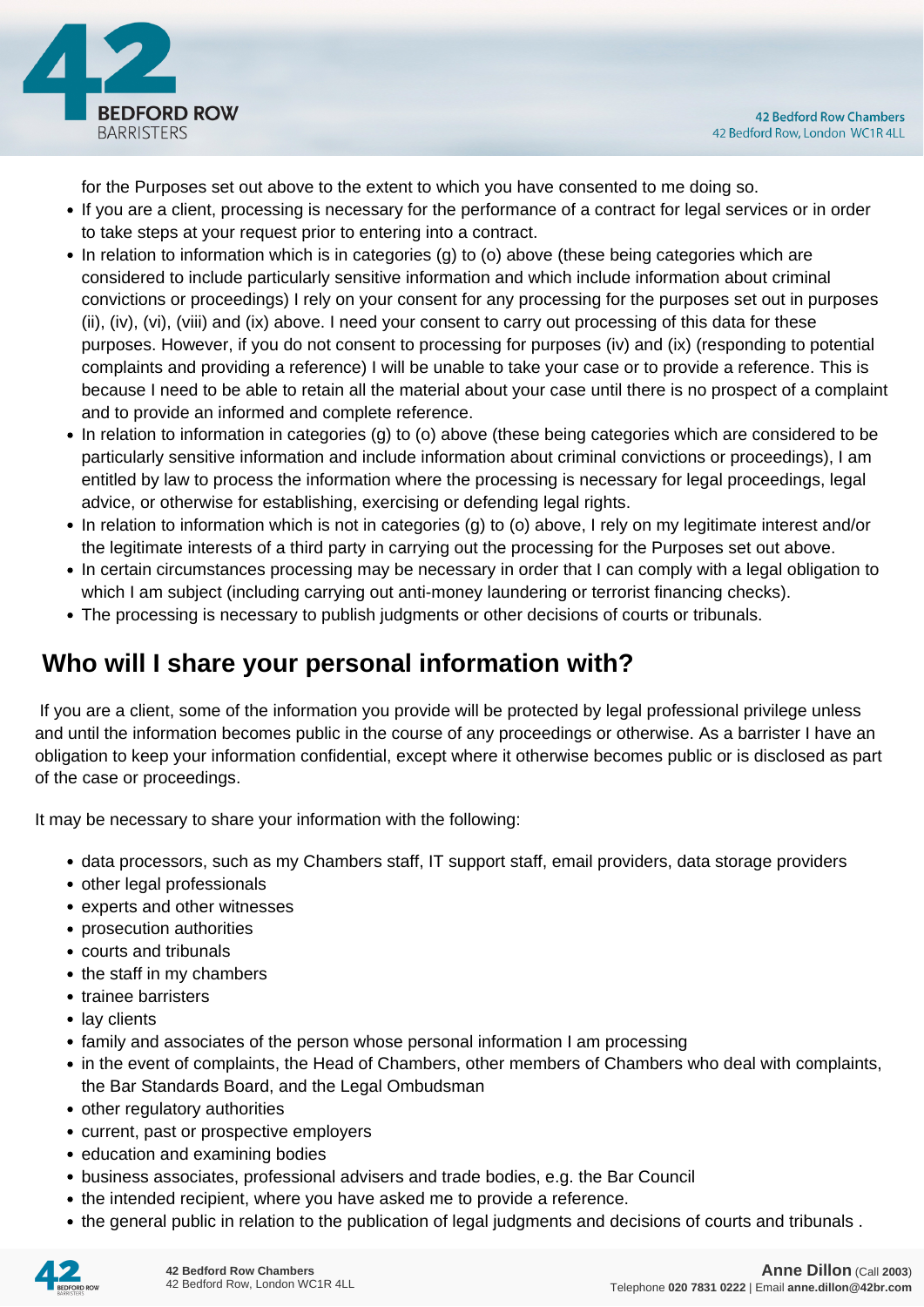

I may be required to provide your information to regulators, such as the Bar Standards Board, the Financial Conduct Authority or the Information Commissioner's Office. In the case of the Information Commissioner's Office, there is a risk that your information may lawfully be disclosed by them for the purpose of any other civil or criminal proceedings, without my consent or yours, which includes privileged information.

I may also be required to disclose your information to the police or intelligence services, where required or permitted by law.

# **Sources of information**

The personal information I obtain may include information which has been obtained from:

- other legal professionals
- experts and other witnesses
- prosecution authorities
- courts and tribunals
- trainee barristers
- lay clients
- family and associates of the person whose personal information I am processing
- in the event of complaints, the Head of Chambers, other members of Chambers who deal with complaints, the Bar Standards Board, and the Legal Ombudsman
- other regulatory authorities
- current, past or prospective employers
- education and examining bodies
- business associates, professional advisers and trade bodies, e.g. the Bar Council
- the intended recipient, where you have asked me to provide a reference.
- the general public in relation to the publication of legal judgments and decisions of courts and tribunals .
- data processors, such as my Chambers staff, IT support staff, email providers, data storage providers and typists
- public sources, such as the press, public registers and law reports.

# **Transfer of your information outside the European Economic Area (EEA)**

This privacy notice is of general application and as such it is not possible to state whether it will be necessary to transfer your information out of the EEA in any particular case or for a reference. However, if you reside outside the EEA or your case or the role for which you require a reference involves persons or organisations or courts and tribunals outside the EEA then it may be necessary to transfer some of your data to that country outside of the EEA for that purpose. If you are in a country outside the EEA or if the instructions you provide come from outside the EEA then it is inevitable that information will be transferred to those countries. If this applies to you and you wish additional precautions to be taken in respect of your information please indicate this when providing initial instructions.

Some countries and organisations outside the EEA have been assessed by the European Commission and their data protection laws and procedures found to show adequate protection. The list can be found here. Most do not. If your information has to be transferred outside the EEA, then it may not have the same protections and you

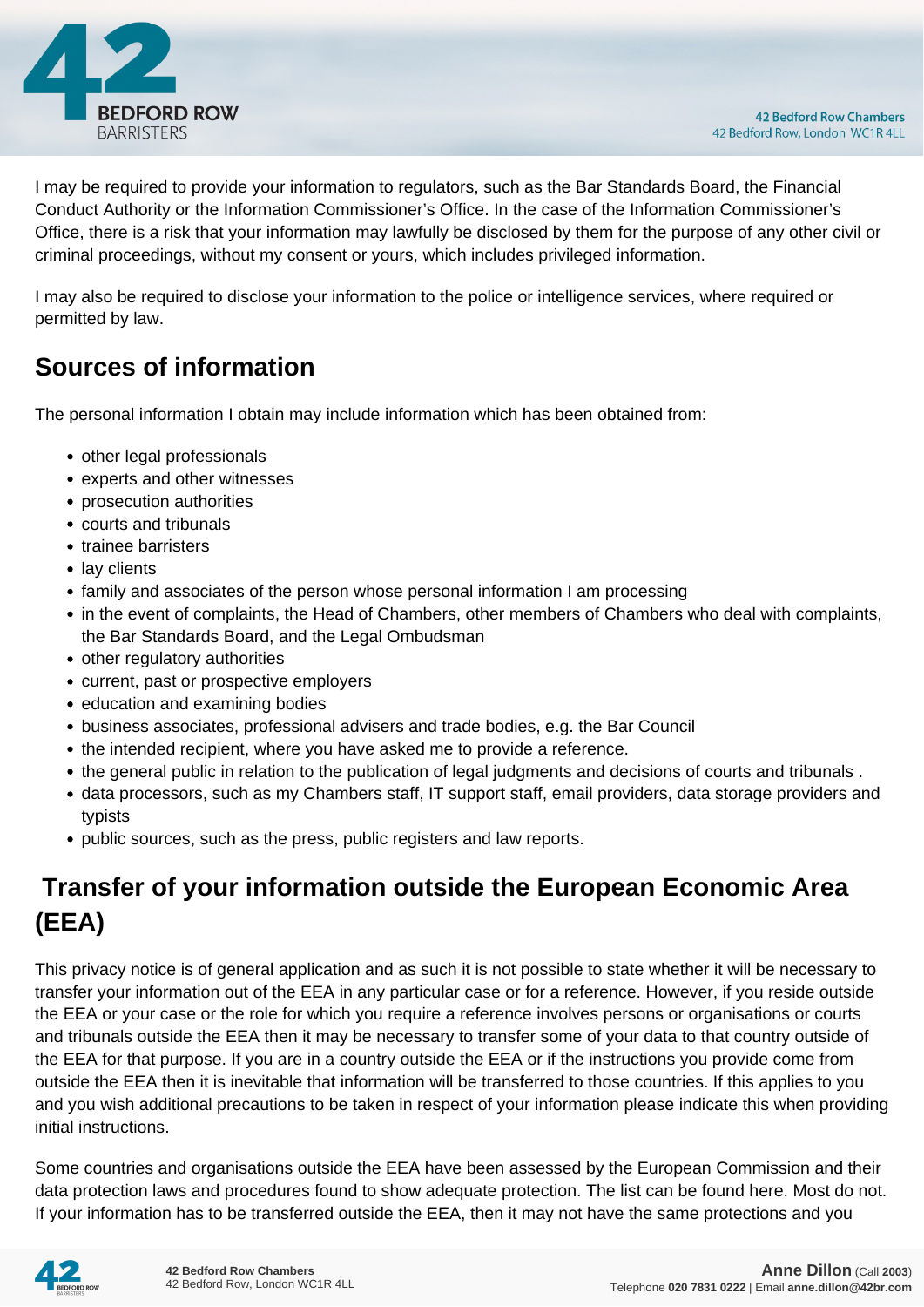

may not have the same rights as you would within the EEA.

I may transfer your personal information to the following which are located outside the European Economic Area (EEA):

cloud data storage services based in the USA who have agreed to comply with the EU-

U.S. Privacy Shield, in order to enable me to store your data and/or backup copies of your data so that I may access your data when I need to. The USA does not have the same data protection laws as the EU but the EU-U.S. Privacy Shield has been recognised by the European Commission as providing adequate protection. To obtain further details of that protection see [https://ec.europa.eu/info/law/law-topic/data- protection/data-transfers](https://ec.europa.eu/info/law/law-topic/data- protection/data-transfers-outside-eu/eu-us-privacy-shield_en)[outside-eu/eu-us-privacy-shield\\_en.](https://ec.europa.eu/info/law/law-topic/data- protection/data-transfers-outside-eu/eu-us-privacy-shield_en)

cloud data storage services based in Switzerland, in order to enable me to store your data and/or backup copies of your data so that I may access your data when I need to. Switzerland does not have the same data protection laws as the EU but has been recognised by the European Commission as providing adequate protection; see https://ec.europa.eu/info/law/law-topic/data-protection/data-transfers-outsideeu/adequacy-protection-personal-data-non-eu-countries\_en.

If I decide to publish a judgment or other decision of a Court or Tribunal containing your information then this will be published to the world.

I will not otherwise transfer personal information outside the EEA except as necessary for providing legal services or for any legal proceedings.

If you would like any further information please use the contact details at the end of this document.

# **How long will I store your personal data?**

I will normally store all your information:

- For 16 years from the last work done on a case. This is because it may be needed for potential legal proceedings. At this point any further retention will be reviewed and the data will be marked for deletion or marked for retention for a further period. The latter retention period is likely to occur only where the information is needed for legal proceedings, regulatory matters or active complaints. Deletion will be carried out (without further notice to you) as soon as reasonably practicable after the data is marked for deletion.
- Names and contact details held for marketing purposes will be stored indefinitely or until I or my clerks become aware or are informed that the individual has ceased to be a potential client.

# **Consent**

As explained above, I am relying on your explicit consent to process your information in categories (g) to (o) above. You provided this consent when you agreed that I would provide legal services/you asked me to provide a reference.

You have the right to withdraw this consent at any time, but this will not affect the lawfulness of any processing activity I have carried out prior to you withdrawing your consent. However, where I also rely on other bases for

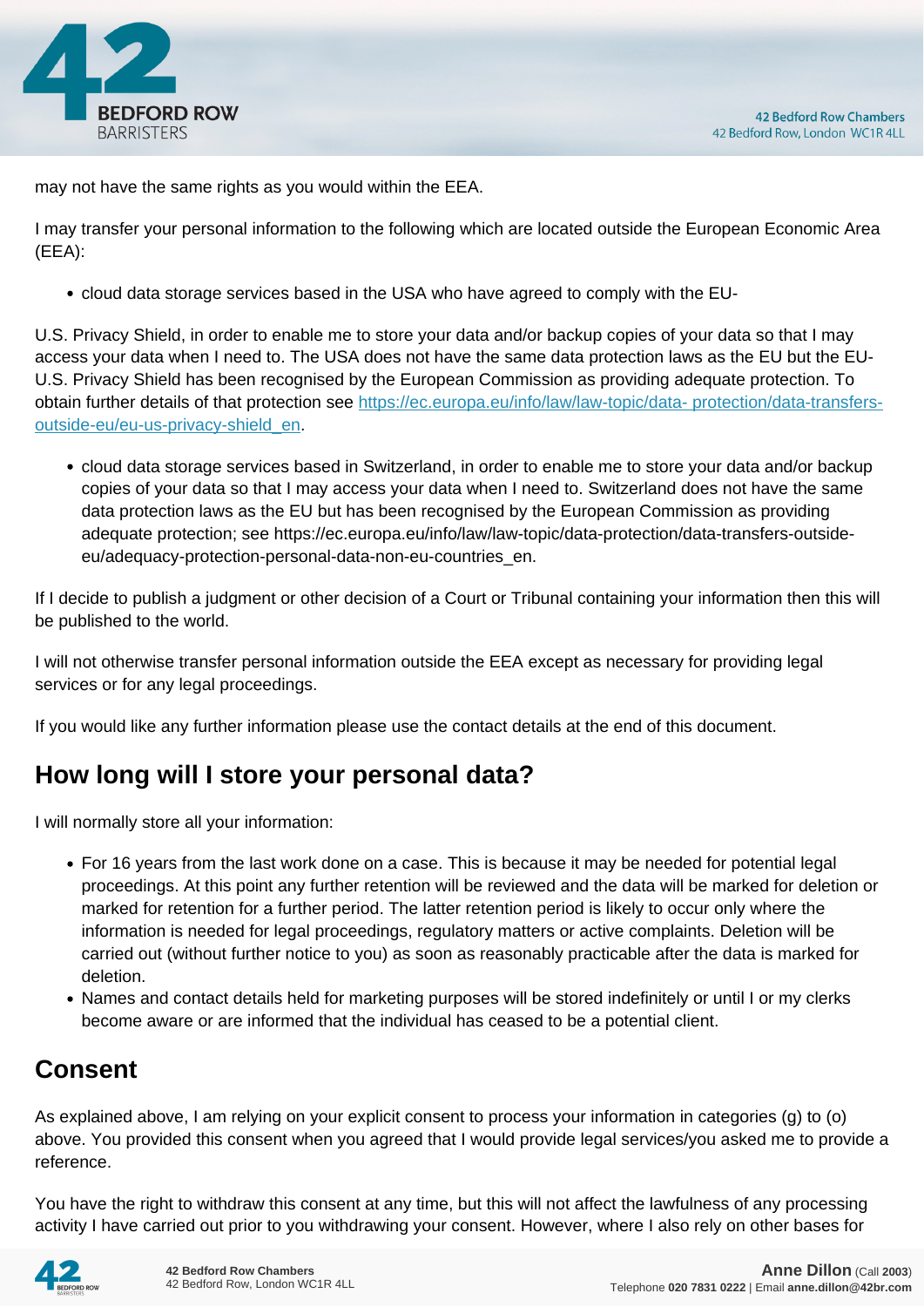

processing your information, you may not be able to prevent processing of your data. For example, if you have asked me to work for you and I have spent time on your case, you may owe me money which I will be entitled to claim.

If there is an issue with the processing of your information, please contact my clerks using the contact details below.

# **Your Rights**

Under the GDPR, you have a number of rights that you can exercise in certain circumstances. These are free of charge. In summary, you may have the right to:

- Ask for access to your personal information and other supplementary information;
- Ask for correction of mistakes in your data or to complete missing information I hold on you;
- Ask for your personal information to be erased, in certain circumstances;
- Receive a copy of the personal information you have provided to me or have this information sent to a third party. This will be provided to you or the third party in a structured, commonly used and machine readable format, e.g. a Word file;
- Object at any time to processing of your personal information for direct marketing;
- Object in certain other situations to the continued processing of your personal information;
- Restrict my processing of your personal information in certain circumstances;
- Request not to be the subject to automated decision-making which produces legal effects that concern you or affects you in a significant way.

If you want more information about your rights under the GDPR please see the Guidance from the Information Commissioners Office on Individual's rights under the GDPR.

If you want to exercise any of these rights, please:

- Use the contact details at the end of this document;
- I may need to ask you to provide other information so that you can be identified;
- Please provide a contact address so that you can be contacted to request further information to verify your identity;
- Provide proof of your identity and address;
- State the right or rights that you wish to exercise.

I will respond to you within one month from when I receive your request.

### **Marketing Emails**

Please note if you wish to unsubscribe from any marketing emails that you have previously received and/or signed up for, you can do so by emailing: clerks@42br.com

Please note it may take up to 30 days for this to become effective.